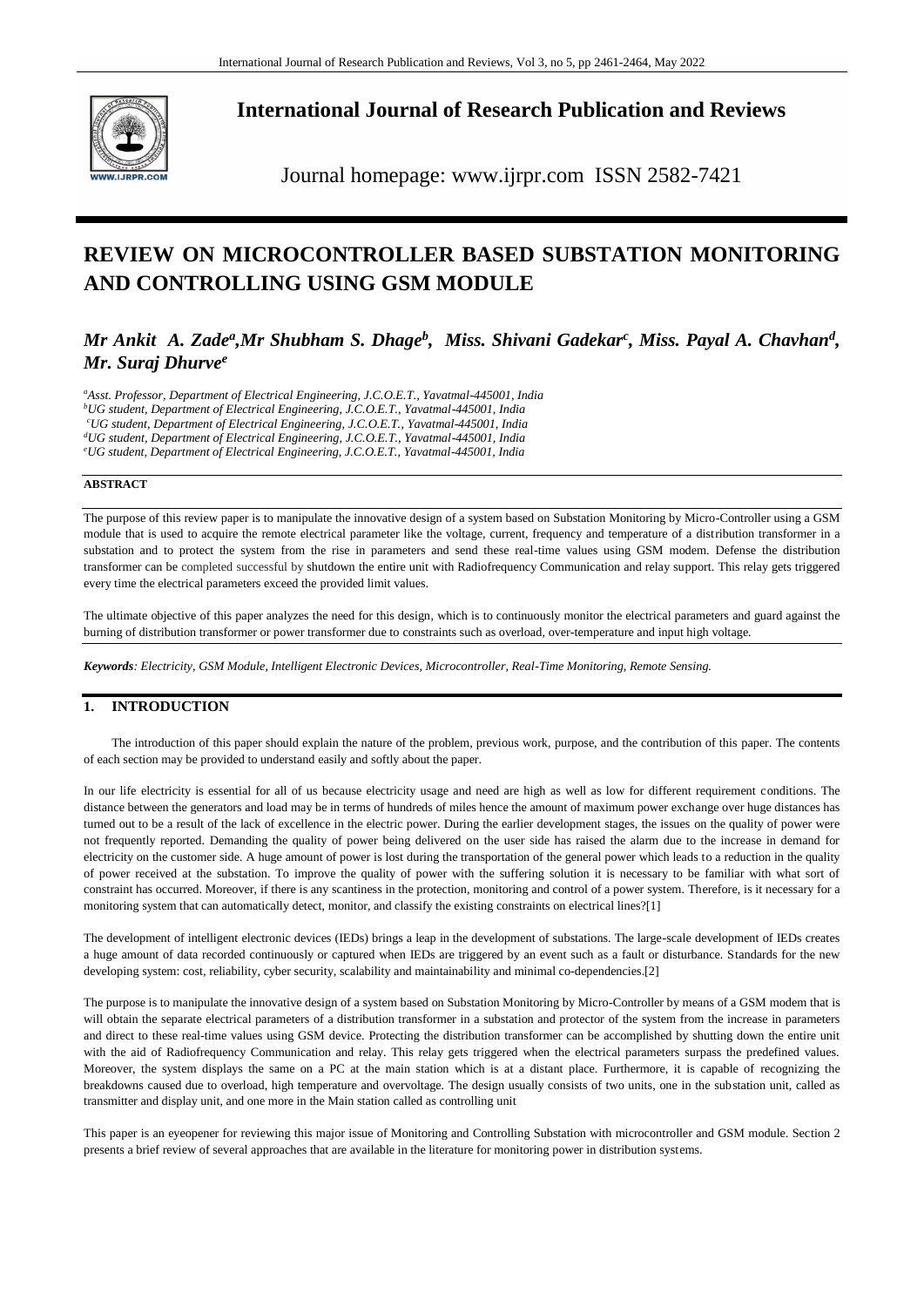## **2. RELATED WORK**

The purpose of rebuilding the field of the electricity industry results in an essential for innovative techniques for on behalf of a huge quantity of system data.

Prof. Kunal V. Ranvir and Mayuri A. Solanke [2] have clarified the summary of the Substation Monitoring System that might be obliging for data illustration. Techniques such as 1) guarding 2) overloading and 3) Monitoring must prove to be quite useful. Here yet, the important challenges remain. The major challenges are 1) lack of automation 2) the risk of blackouts 3) brownouts and fires are rapidly increasing.

The "Microcontroller Based Substation Monitoring System and Control System by Gsm Modem" of Amit Sachan This project is pointed to acquire the remote electrical parameters like Voltage, Current and Frequency and send these real-time values through the GSM network using a GSM Modem/phone end to end with the temperature at the power station. This Relay gets triggered whenever the electrical parameters beat the predefined values. The Electromagnetic Relay can be used to handle a Circuit Breaker to switch off the main electrical supply. [3]" A 16X2 LCD is also associated with viewing the system's status. This project uses a 5V, 500mA operated power supply. The AC output of the secondary 230/12V step-down transformer is rectified by the bridge-style full-wave rectifier".[3] Yet, again important challenges remain. The major challenge is to observe the temperature of the transformer

In "Substation Monitoring and Control" 1Loganathan N, 2Prasanth J, 3Shankara Saravanan R, 4Jayasuriya V, 5Karthikeyan S Managed to explain the complexity of the distribution centre has grownup, substation automation has become an obligation for any limited helpfulness, increasing its dependability and enhances the effectiveness of electricity provided. The proposed project manages the substation with the assistance of the required components to ensure that it can be remotely controlled and supervised to provide the intensity of intrusion is decreased. The microcontroller can combine and undertake a role as dictated by the sensors implemented at the substation. Electrical parameters include current and voltage only.[4]1Anurudh Kumar, 2Ashish raj, 3Abhishek Kumar, 4Sikandar prasad & 5Balwant Kumar featured Distribution transformers are one of the most important pieces of the shipment in the power network. Because of, the large number of transformers distributed over a wide area in power electric systems, data acquisition and condition monitoring are important issues. This project presents the design and implementation of a mobile embedded system to monitor and diagnose the condition of transform recordings and record key indicators of a distribution transformer like load currents, transformer oil, ambient temperatures and voltages. Data of operation condition of transformer receives in form of SMS Using the suggested online monitoring system will help utility operators to keep transformers in service for longer of time.[5]

#### **3. PROJECTED MICROCONTROLLER BASED SYSTEM FOR SUBSTATION MONITORING**

In this paper, we close by the framework engineering for a Wireless Sensor Network which helps in cutting edge circulation transformer load observing and controlling by utilizing GSM Module. Transformers are among the most fundamental and costly bit of utensils of the transmission and dispersion framework. Standard checking wellbeing circumstance of transformer not exclusively is affordable additionally adds to expanded dependability. The GSM based checking of conveyance transformer is helpful when contrasted with manual observing and it is predictable as it is beyond the realm of imagination to expect to screen consistently the temperature rise, load current, voltage, and burglary happen physically. The transformer is experiencing an issue with the message sent to versatile. We can recuperate the framework in less time. Amidst regularly updated innovation it is conceivable to screen countless parameters of the dispersed transformers at a moderately significant expense. To get an important transformer plotting framework to a controlled cost, it is important to focus on a relatively few key parameters. It is the formation of Wireless revolution. We structure this framework to shield the dissemination transformer from overheating and over-burdening. Arduino regulates the agreed information regards and it gives the fundamental yield as modified in it. The modified yield is shown through the neighbourhood show LCD screen. Information will be spared and could be utilized for further investigation. The GSM modem is utilized as a short message service (SMS) gadget that transmits parameters as an SMS 9. Distributed transformers are prone to damage due to the rise in oil temperature when there is an over current streams through the internal winding of the transformer. When the oil temperature rises, it increases the probability of getting damaged in the transformers. The transformers are to be observed very cautiously during these circumstances. The proposed system consists of a monitoring unit that is connected with the distribution transformer to monitor the same. Hence, we familiarize a simulation model which details the operation of the system to remedy the mentioned problem. The monitoring system is constituted of three major units, namely, 1. Data dispensation and transmitter unit 2. Load and Measurement of Systems 3. Receiver and PC display unit We have designed a system based on a microcontroller (AVR) that monitors and controls the voltage, current and oil temperature of a distribution transformer present in a substation. The supervised output will be shown on a PC at the main station that is at a remote place, through RF communication. The parameters checked at the distribution transformer are compared with the rated values of the transformer. The software in the PC compares the get values with the rated measurements of the distribution transformer and shutdown the transformer so that it can be prevented from mutilation and performances can be enhanced to quite a remarkable level. The controller contains a sensing unit that collects the essential parameters such as current, voltage and the oil temperature within the distribution transformer. The digital display connected to the processing unit displays equivalent parameter values at the substation for any technical operations. The controller also senses the overload and high current flow conditions in the internal windings that may lead to the breakdown of the corresponding unit. The microcontroller is programmed in such a manner to continuously scan the transformer and update the parameters at a particular time interval. The parameter values sensed by the microcontroller are transmitted through the RF transmitter connected to the microcontroller unit. The transferred signals are received at the main station using the RF receiver. The received signals are then conceded to the PC. The software loaded on the PC is used to monitor the changes in the parameters that are measured from the distribution transformer. When a remarkable change is noticed in the measured values it controls the unit by ending it from any serious damage.

# **3.1 MONITORING AND CONTROLLING BY THE PROPOSED SYSTEM**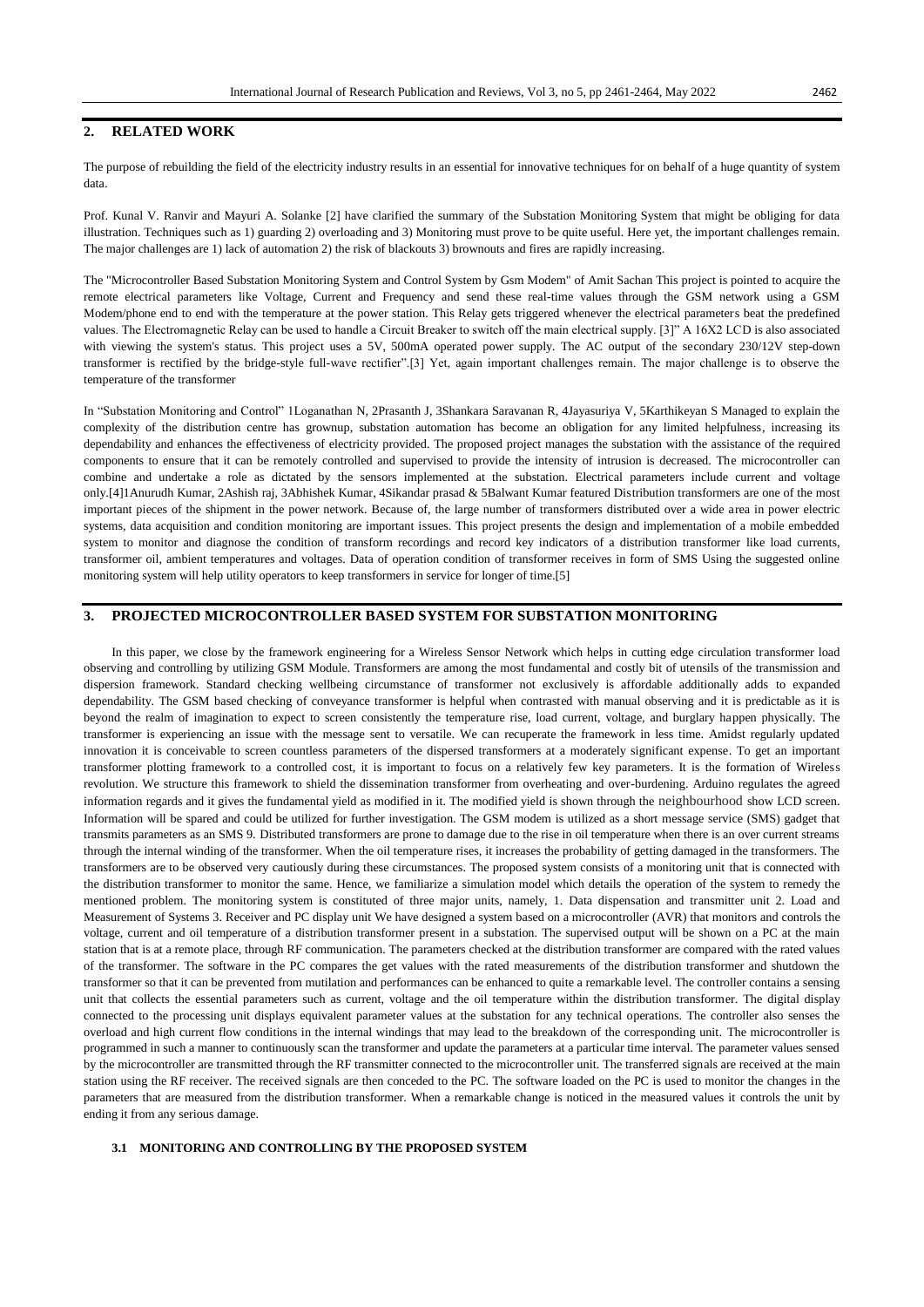The values of voltage, current and temperature of the transformer are directly applied to Port A (one of the input ports of the AVR microcontroller). Along with this, a display is connected to Port B (another input port of the microcontroller). The RF transmitting section and the load variation control are connected to Port C (one of the output ports in the microcontroller). The observational PC is connected to the main station. The microcontroller at the substation monitors and captures the current, voltage and temperature values for a particular period interval. The received values are stored in the data register and displayed using the LCD. On the receiver side of the proposed system, the receiver antenna converts the RF signal into an electrical signal and acquires the information which has been transmitted by the transmitter. Based on the received information, the controlling operation is performed. If the receiver receives the transformer parameters which is larger than the fixed threshold level, then instantly the unit is shut down to protect the System.

#### **3.2 DESIGN PROCEDURES**

The design procedures for the proposed microcontroller-based system are described as follows

- Define the interfacing parameters for LCD and Data Registers.
- Allocate a value for the circuit elements such as Relay, LED, Buffer and Fan.
- Preset the input and output ports of the 01e458-7microcontroller.The functions defined for taking the current, voltage and temperature values are called and performed.
- The displaying functions are called and the parameter values are displayed.
- The apprehended values are transmitted by calling the RF transmitter function.

The controller program is based on a rip-up and retries mechanism for scanning the parameters continuously and displays the current status in the display unit. The procedures stated below are performed and the parameter values are captured to check whether the transformer is operating under safe conditions. The microcontroller is attached to the LCD and RF transmission devices through their respective interfacing ICs. The apt operation of the interfaces is maintained and carried out with the help of the data processing unit. Parameters which are interfacing these parameters are defined to starts the communication between the microcontroller and the peripheral systems. In the main program, an infinite loop is executed and the values for registers of Ports C and D are set as "1" i.e.; the ports are said to be as output ports. Then the capturing functions are executed and the values of the required parameters are captured and stored in the microcontrollers data register. Register values are initialized and assigned whether to perform the READ or WRITE function. The transmitter values are set to zero before transmitting the values to avoid from the buffer. Once the values are transmitted the buffer values are cleared to store the next captured values. The LCD function is initialized to display the parameter values. The 3 major functions to be performed while starting the LCD are: READ, WRITE and ENABLE. The following hex values are would perform the LCD operations  $0x01$  = clear the display screen  $0x0C$  =display on, cursor off  $0x38$  =2 lines and  $0x06$ =addition cursor (shift cursor to right) and 0x80= force cursor to initializing of 1st line. The LCD uses a 5\*7 matrix to display the characters and string values.

## **4. CONCLUSION**

In this paper, we have presented a design of a system based on a microcontroller that is used to monitor and control the voltage, current, frequency and temperature of a Substation System. The proposed system which has been structured to observe the transformer's necessary parameters during its operation. If the microcontroller recognizes an increase in the level of voltage, current, frequency or temperature values the unit has been made shutdown to prevent it from supplementary damages. The structured design not only controls the distribution transformer in the substation by shutting it down but also shows the values throughout the process for the user's preference. This privileges that the proposed design of the system makes the distribution transformer more robust against some key power quality issues which makes the voltage, current or temperature to the peak. That's why, the distribution is made much secure, reliable and well-organized using the proposed system. This system is very accommodating for the electricity board. We are able to for a structure or design and implement the single-phase distribution transformer as a mini prototype model. The large size capacity of 3 phase distribution transformer can be implemented in the future the model. Every distribution transformer data will collect through this system then the fault can be identified and rectify it.

#### **REFERENCES**

- [1] <sup>1</sup>Mrs. Krupal Dhimar, <sup>2</sup>Mr. Jenish Patel, <sup>3</sup>Mr. Yasin Shaikh, <sup>4</sup>Mr. Anas Musani, <sup>5</sup>Mr. Krishna Patel, "Substation Monitoring and Control Using Microcontroller & GSM" e-ISSN: 2395-0056, p-ISSN: 2395-0072 Issue 6 (July-Aug. 2017), PP 398-403.
- [2] <sup>1</sup>Prof. Kunal V. Ranvir, <sup>2</sup>Mayuri A. Solanke, <sup>3</sup>Rohit P. Ratnaparkhi, <sup>4</sup>Ashvini N. Sable "Substation Monitoring System" ISSN: 2321-0869, Volume-3, Issue-2, February 2015 PP 306-308.
- [3] <sup>1</sup>Amit Sachan, "Microcontroller based substation monitoring and control system with GSM modem" ISSN: 2278-1676 Volume 1, Issue 6 (July-Aug. 2012), PP 13-21.
- [4] <sup>1</sup>Loganathan N, <sup>2</sup>Prasanth J, <sup>3</sup>Shankara Saravanan R, <sup>4</sup> Jayasuriya V, <sup>5</sup>Karthikeyan S "Smart Substation Monitoring and Control" IEEE XPLORE: 7th International Conference on Advanced Computing & Communication Systems (ICACCS) June 2021